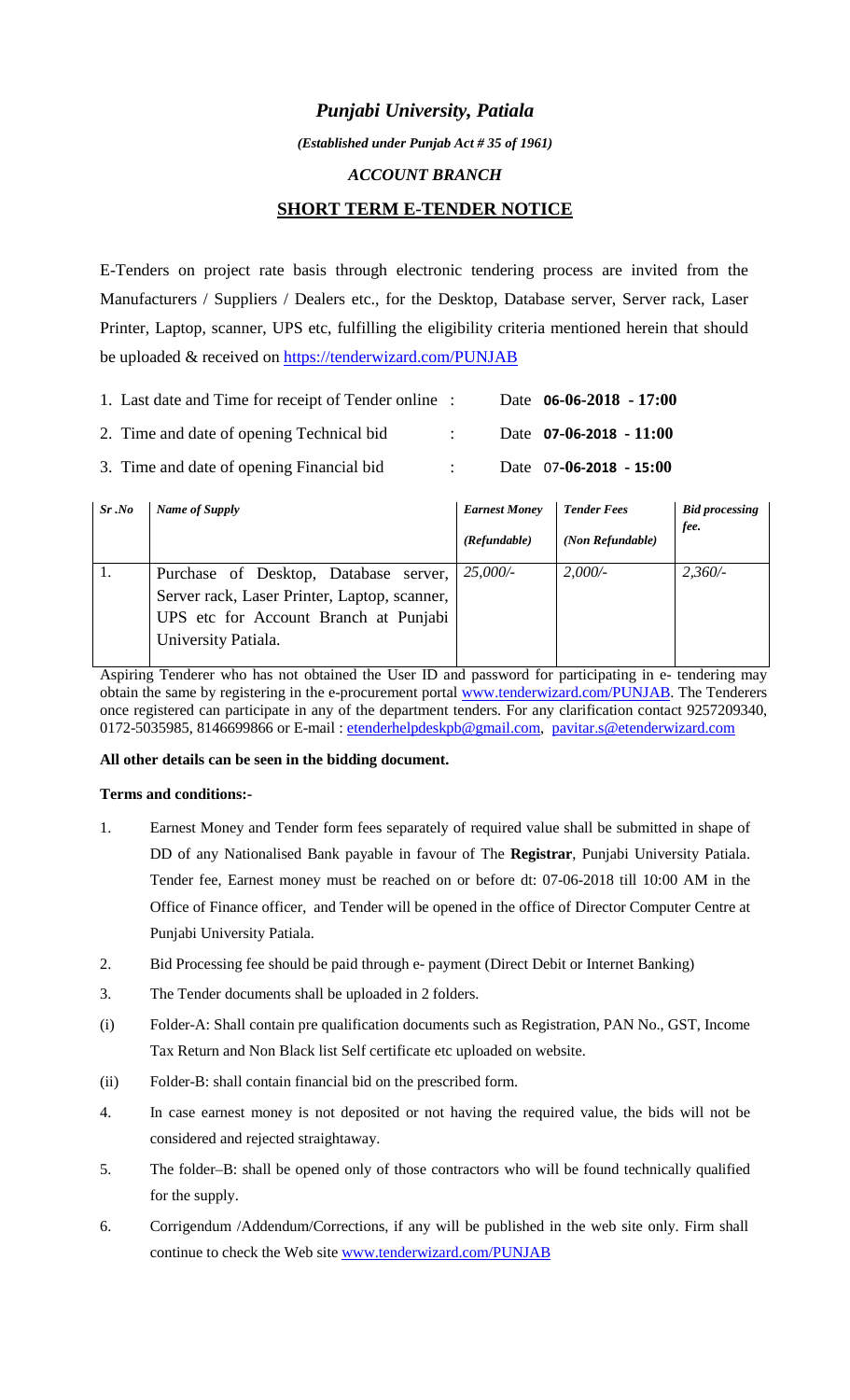### **PRE-QUALIFICATION REQUIREMENTS:-**

- 1. Manufacturers/ Suppliers/ Authorized Dealers for Supply of Desktop Computer can only participate.
- 2. The Supplier/Firm shall submit a copy of PAN No., GST No. etc.
- 3. The Supplier/firms shall submit copies of income tax return for the last 2 years.
- 4. The Supplier/firms shall also submit Self certification that they have not been debarred/ blacklisted by any Govt./ Semi Govt. Organization or any Corporation at any stage.

### **Terms and Conditions:-**

- 1. Prices should be inclusive of all taxes and levies in INR, FOR Punjabi University Patiala.
- 2. The Computers included in your quote with attach configuration must be available for supply immediately.
- 3. Payment will be released on successful installation and commissioning.
- 4. All items to be supplied must be branded and shall be amply supported onsite directly by OEM.
- 5. The material is to be made available/ installed within two weeks from date of placing confirmed Purchase Order along with all the bills.
- 6. If there is holiday on the receipt/opening day of the tender, the tender may be received/ opened on the next working day at the same time and at the same place.
- 7. The Purchase Committee reserves the right to reject the tender without assigning any reason before/after opening of the tenders and the tenderers shall have no right or any claim what so ever for the same on this account.
- 8. University reserves the right to increase/ decrease the quantity of items. The order for quantity of different items can be increased or decreased. **The supply order will be placed to the firm/Supplier who would submit quotation strictly as per the given detailed technical specifications.** The Suppliers/ Tenderers shall have no right or any claim what so ever for the same on this account.
- 9. The rate quoted by the Supplier/Tenderer shall be inclusive of all the taxes i.e. GST or any other taxes levied by Central Govt. or State Government Authority or Local Bodies including their variations as notified by the Concerned Authority from time to time and of all the new taxes and levies that may be imposed. Firm will supply the material on quoted Rates which include F.O.R., Loading, Unloading, stacking and inclusive of all taxes. Nothing Extra shall be paid.
- 10. The Supplier/ Tenderer shall comply with the proper by- Laws and legal order of the local body or authority under the jurisdiction of which the supply is executed and pay all fees and charges for which he may be liable. Nothing extra shall be payable by the University on this account.
- 11. In case of failure of supply of material as per ordered specifications, the University reserve the right to reject the supply order and can forfeit the earnest money deposited by the firm.
- 12. In case of any dispute, the jurisdiction will be Patiala (Punjab) only.
- **13.** In case of any clarification regarding tender contact Phone No. **0175-3046050.**

## **14. Detailed specifications have been mentioned in the technical specifications also.**